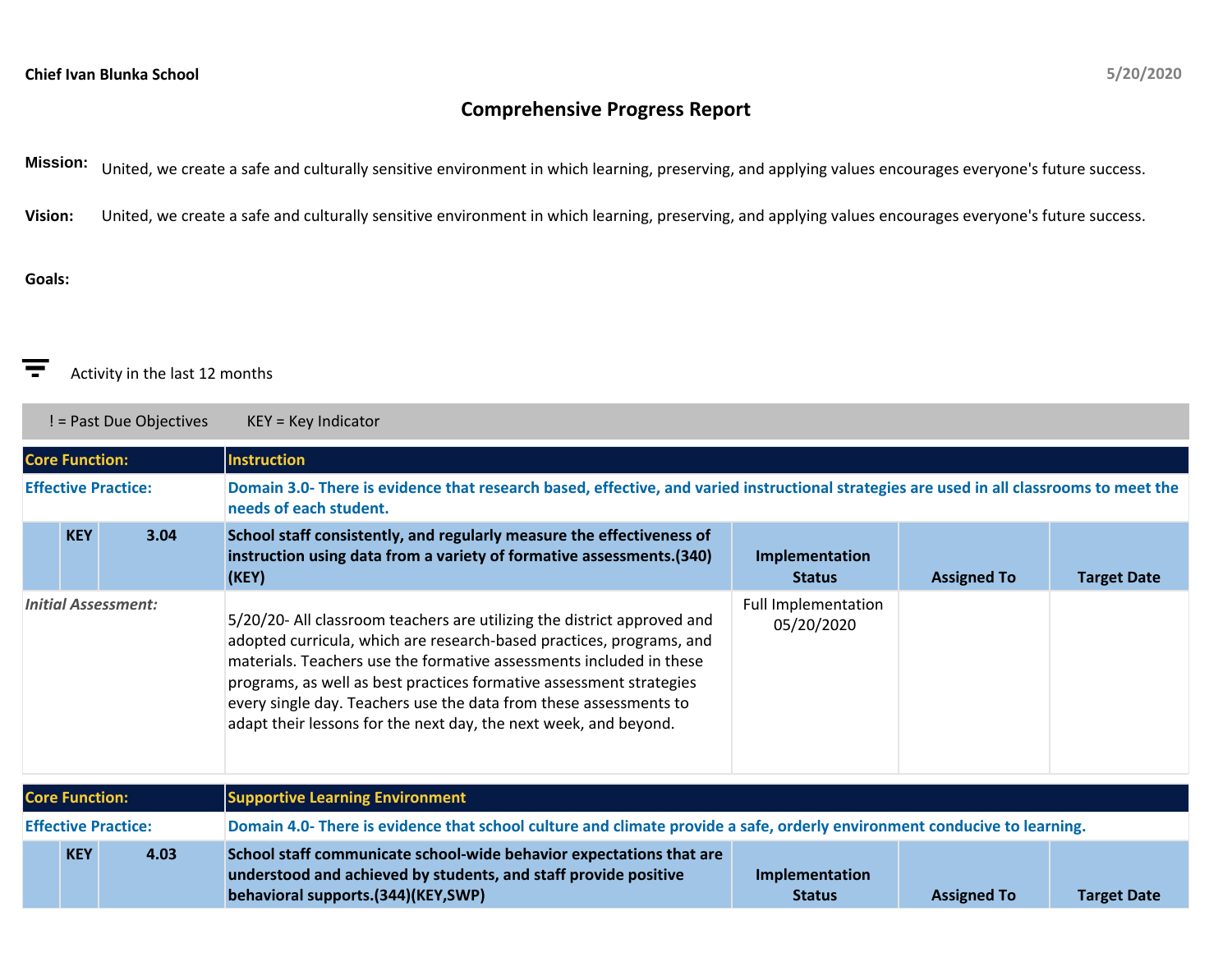| <b>Initial Assessment:</b> |            |      | 5/20/20- At CIBS, the elementary school teachers have collaborated to<br>create a common set of classroom rules and expectations. The<br>secondary teachers have done the same thing. All teachers are<br>expected to enforce these expectations and rules in their classroom. As<br>a school, we use positive office referrals to highlight positive behaviors<br>that we see, we use a Yup'ik Value of the Month to reinforce positive<br>behaviors and how they relate to our local culture, and we have a<br>student of the month program as well. At CIBS, we focus on celebrating<br>the positive while still addressing the negative.                | <b>Full Implementation</b><br>05/20/2020 |                    |                    |
|----------------------------|------------|------|-------------------------------------------------------------------------------------------------------------------------------------------------------------------------------------------------------------------------------------------------------------------------------------------------------------------------------------------------------------------------------------------------------------------------------------------------------------------------------------------------------------------------------------------------------------------------------------------------------------------------------------------------------------|------------------------------------------|--------------------|--------------------|
|                            | <b>KEY</b> | 4.05 | School staff provide extended learning opportunities, and students in<br>need of additional support regularly participate.(346)(KEY,SWP)                                                                                                                                                                                                                                                                                                                                                                                                                                                                                                                    | Implementation<br><b>Status</b>          | <b>Assigned To</b> | <b>Target Date</b> |
| <b>Initial Assessment:</b> |            |      | 5/20/20- At CIBS, the learning environment constantly extends beyond<br>the classroom and the school day. During the second semester of the<br>past two school years, we have employed a full time tutor, who has<br>provided individual and small group tutoring before, during, and after<br>school. Students are selected to participate in this tutoring based on<br>their classroom performance, assessment scores, and teacher<br>recommendation. In addition, teachers offer after school tutoring for all<br>grade levels all school year. Participation in this tutoring is very high,<br>and struggling students are highly encouraged to attend. | <b>Full Implementation</b><br>05/20/2020 |                    |                    |
|                            | <b>KEY</b> | 4.06 | School and classroom environments reflect respect for all students<br>and cultures, and they reflect an understanding of the cultural values<br>of the students and community.(347)(KEY,SWP)                                                                                                                                                                                                                                                                                                                                                                                                                                                                | Implementation<br><b>Status</b>          | <b>Assigned To</b> | <b>Target Date</b> |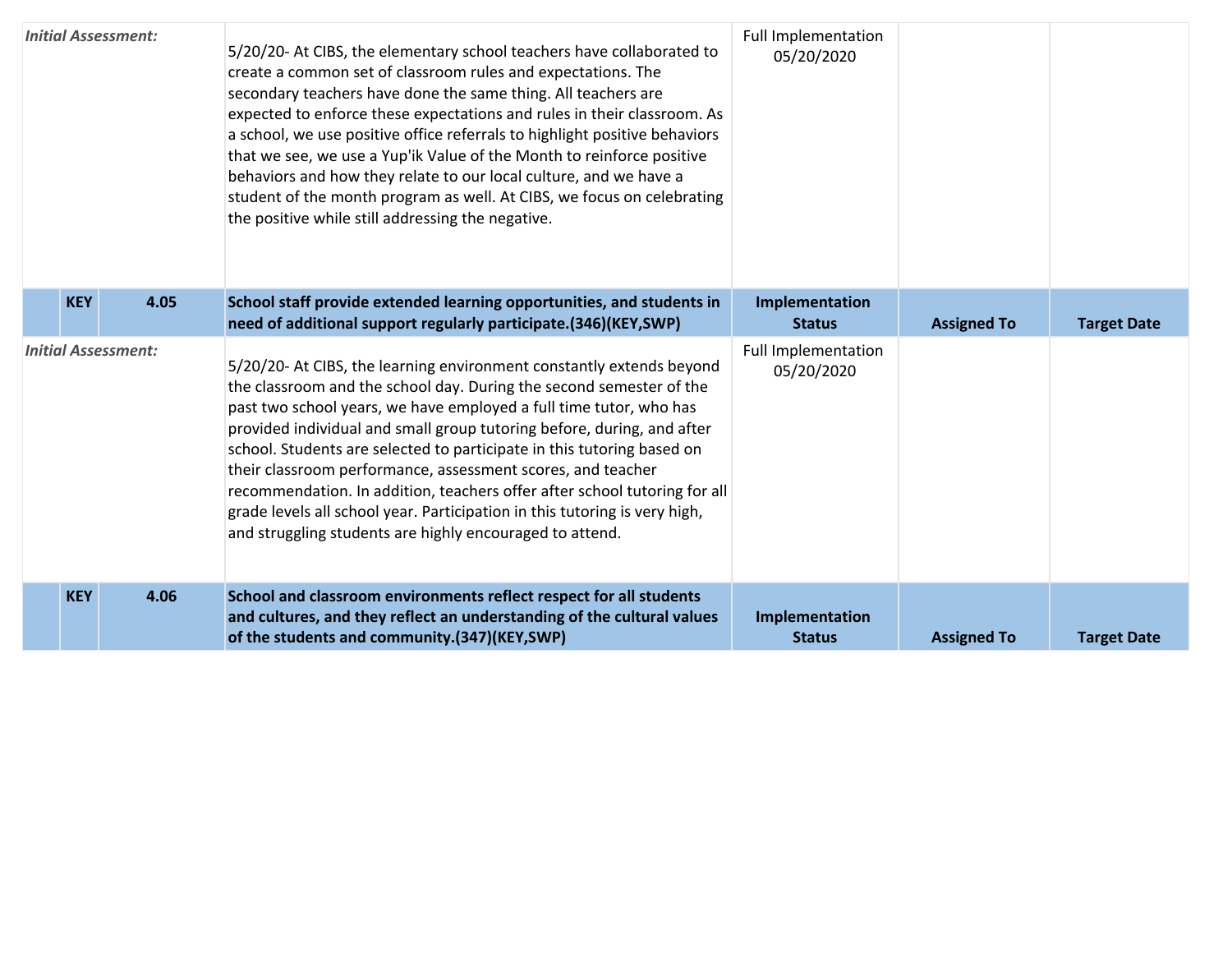| <b>Initial Assessment:</b> |            |      | 5/20/20- One of the main focuses of our school is incorporating the<br>local culture and values into every aspect of our school programming.<br>We teach a full schedule of Yup'ik courses to every grade level, with<br>every secondary student participating in a Yup'ik course one class<br>period every day and every elementary student participating in a 30<br>minute Yup'ik lesson every day. We also bridge the local culture with<br>our positive behavior system, incorporating a monthly Yup'ik value into<br>our school culture. This value is taught in the general education<br>classrooms, Yup'ik classrooms, and through every space of the school.<br>Teachers also make it a priority to participate in community activities to<br>help them better understand their students and the local culture. | <b>Full Implementation</b><br>05/20/2020 |                    |                    |  |
|----------------------------|------------|------|-------------------------------------------------------------------------------------------------------------------------------------------------------------------------------------------------------------------------------------------------------------------------------------------------------------------------------------------------------------------------------------------------------------------------------------------------------------------------------------------------------------------------------------------------------------------------------------------------------------------------------------------------------------------------------------------------------------------------------------------------------------------------------------------------------------------------|------------------------------------------|--------------------|--------------------|--|
|                            | <b>KEY</b> | 4.08 | School priorities, goals, plans, and events are collaboratively<br>developed by school staff members, parents, students, and<br>community members, and these plans are communicated to all<br>stakeholders by school staff.(349)(KEY,SWP)                                                                                                                                                                                                                                                                                                                                                                                                                                                                                                                                                                               | Implementation<br><b>Status</b>          | <b>Assigned To</b> | <b>Target Date</b> |  |
| <b>Initial Assessment:</b> |            |      | 5/20/20- School priorities, goals, plans, and events are collaboratively<br>developed with input from school staff, parents, students, and<br>community members. The school leadership utilizes social media, CSC<br>meetings, Student Council meetings, and staff meetings to gather<br>feedback and ideas before starting to plan. Once plans have been<br>finalized, they are communicated through social media, CSC meetings,<br>student council meetings, staff meetings, VHF announcements, and<br>notes home with students.                                                                                                                                                                                                                                                                                      | <b>Full Implementation</b><br>05/20/2020 |                    |                    |  |
| <b>Core Function:</b>      |            |      | <b>Professional Development</b>                                                                                                                                                                                                                                                                                                                                                                                                                                                                                                                                                                                                                                                                                                                                                                                         |                                          |                    |                    |  |
| <b>Effective Practice:</b> |            |      | Domain 5.0- There is evidence that professional development is based on data and reflects the needs of students, schools, and the<br>district.                                                                                                                                                                                                                                                                                                                                                                                                                                                                                                                                                                                                                                                                          |                                          |                    |                    |  |
|                            | <b>KEY</b> | 5.01 | School staff use multiple sources of student assessment data as a<br>primary factor in determining professional development priorities.<br>(350)(KEY, SWP)                                                                                                                                                                                                                                                                                                                                                                                                                                                                                                                                                                                                                                                              | Implementation<br><b>Status</b>          | <b>Assigned To</b> | <b>Target Date</b> |  |